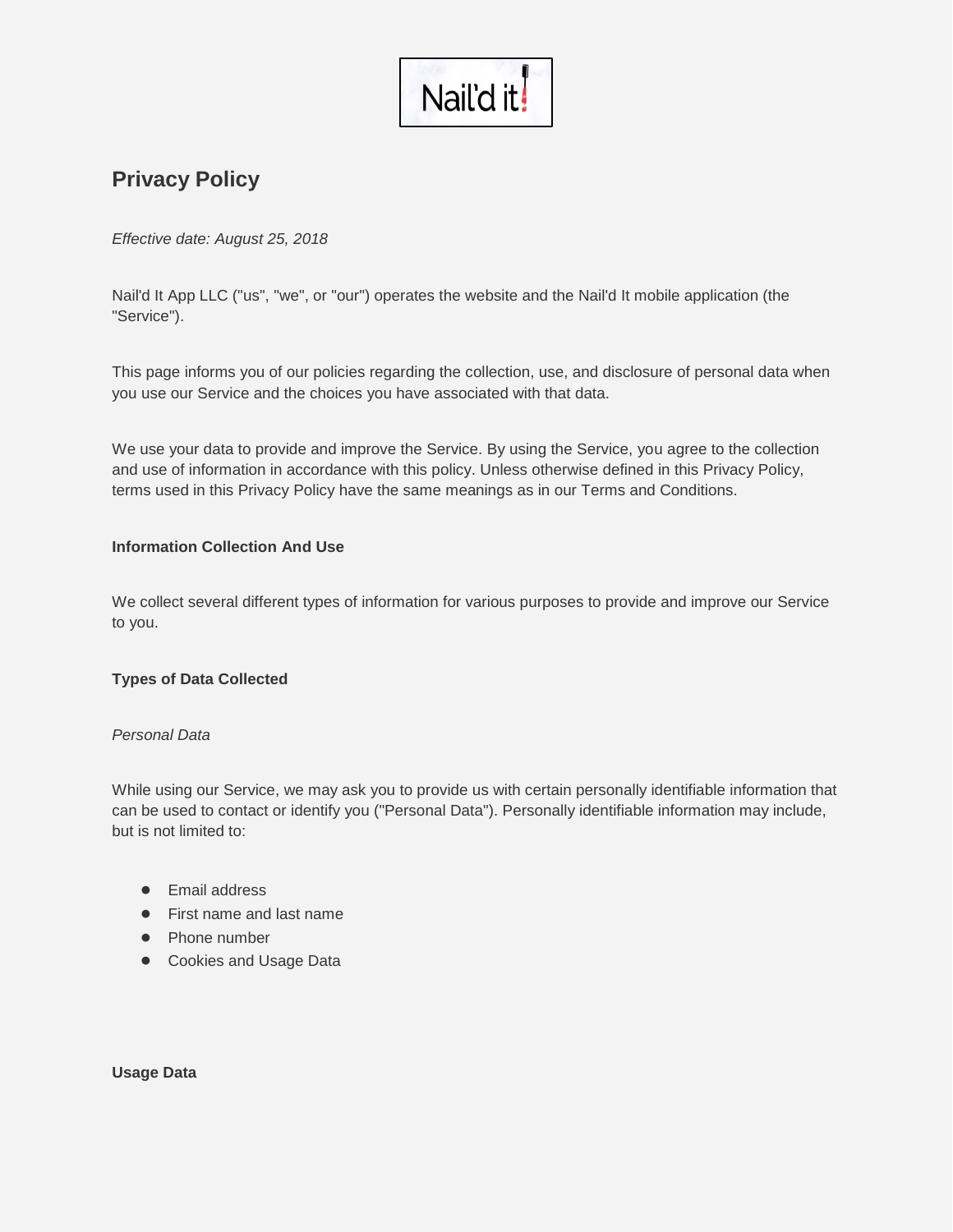

We may also collect information that your browser sends whenever you visit our Service or when you access the Service by or through a mobile device ("Usage Data").

This Usage Data may include information such as your computer's Internet Protocol address (e.g. IP address), browser type, browser version, the pages of our Service that you visit, the time and date of your visit, the time spent on those pages, unique device identifiers and other diagnostic data.

When you access the Service by or through a mobile device, this Usage Data may include information such as the type of mobile device you use, your mobile device unique ID, the IP address of your mobile device, your mobile operating system, the type of mobile Internet browser you use, unique device identifiers and other diagnostic data.

## **Tracking & Cookies Data**

We use cookies and similar tracking technologies to track the activity on our Service and hold certain information.

Cookies are files with small amount of data which may include an anonymous unique identifier. Cookies are sent to your browser from a website and stored on your device. Tracking technologies also used are beacons, tags, and scripts to collect and track information and to improve and analyze our Service.

You can instruct your browser to refuse all cookies or to indicate when a cookie is being sent. However, if you do not accept cookies, you may not be able to use some portions of our Service.

Examples of Cookies we use:

- **Session Cookies.** We use Session Cookies to operate our Service.
- **Preference Cookies.** We use Preference Cookies to remember your preferences and various settings.
- **Security Cookies.** We use Security Cookies for security purposes.

#### **Use of Data**

Nail'd It App LLC uses the collected data for various purposes: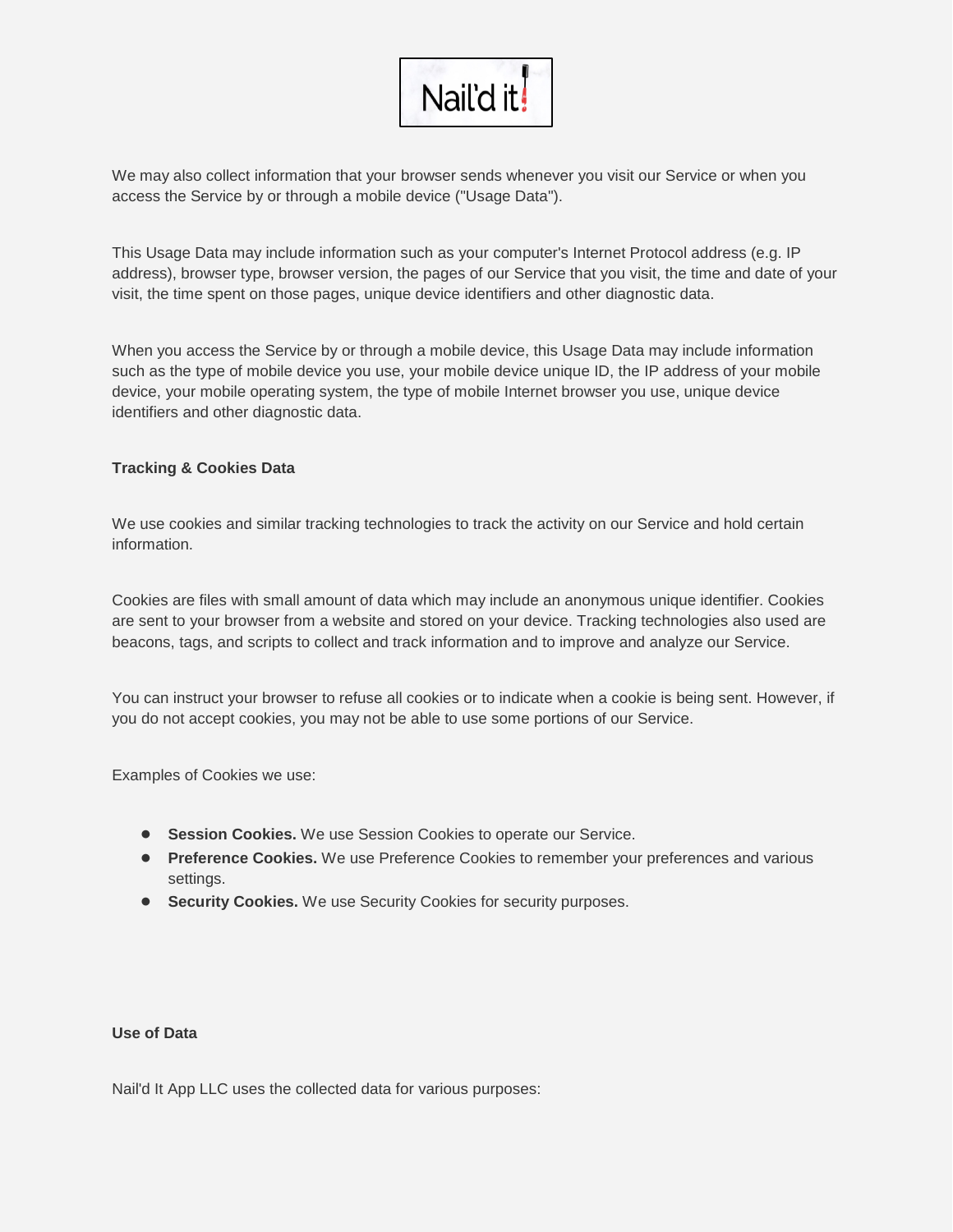

- To provide and maintain the Service
- To notify you about changes to our Service
- To allow you to participate in interactive features of our Service when you choose to do so
- To provide customer care and support
- To provide analysis or valuable information so that we can improve the Service
- To monitor the usage of the Service
- To detect, prevent and address technical issues

## **Transfer Of Data**

Your information, including Personal Data, may be transferred to — and maintained on — computers located outside of your state, province, country or other governmental jurisdiction where the data protection laws may differ than those from your jurisdiction.

If you are located outside United States and choose to provide information to us, please note that we transfer the data, including Personal Data, to United States and process it there.

Your consent to this Privacy Policy followed by your submission of such information represents your agreement to that transfer.

Nail'd It App LLC will take all steps reasonably necessary to ensure that your data is treated securely and in accordance with this Privacy Policy and no transfer of your Personal Data will take place to an organization or a country unless there are adequate controls in place including the security of your data and other personal information.

# **Disclosure Of Data**

#### *Legal Requirements*

Nail'd It App LLC may disclose your Personal Data in the good faith belief that such action is necessary to: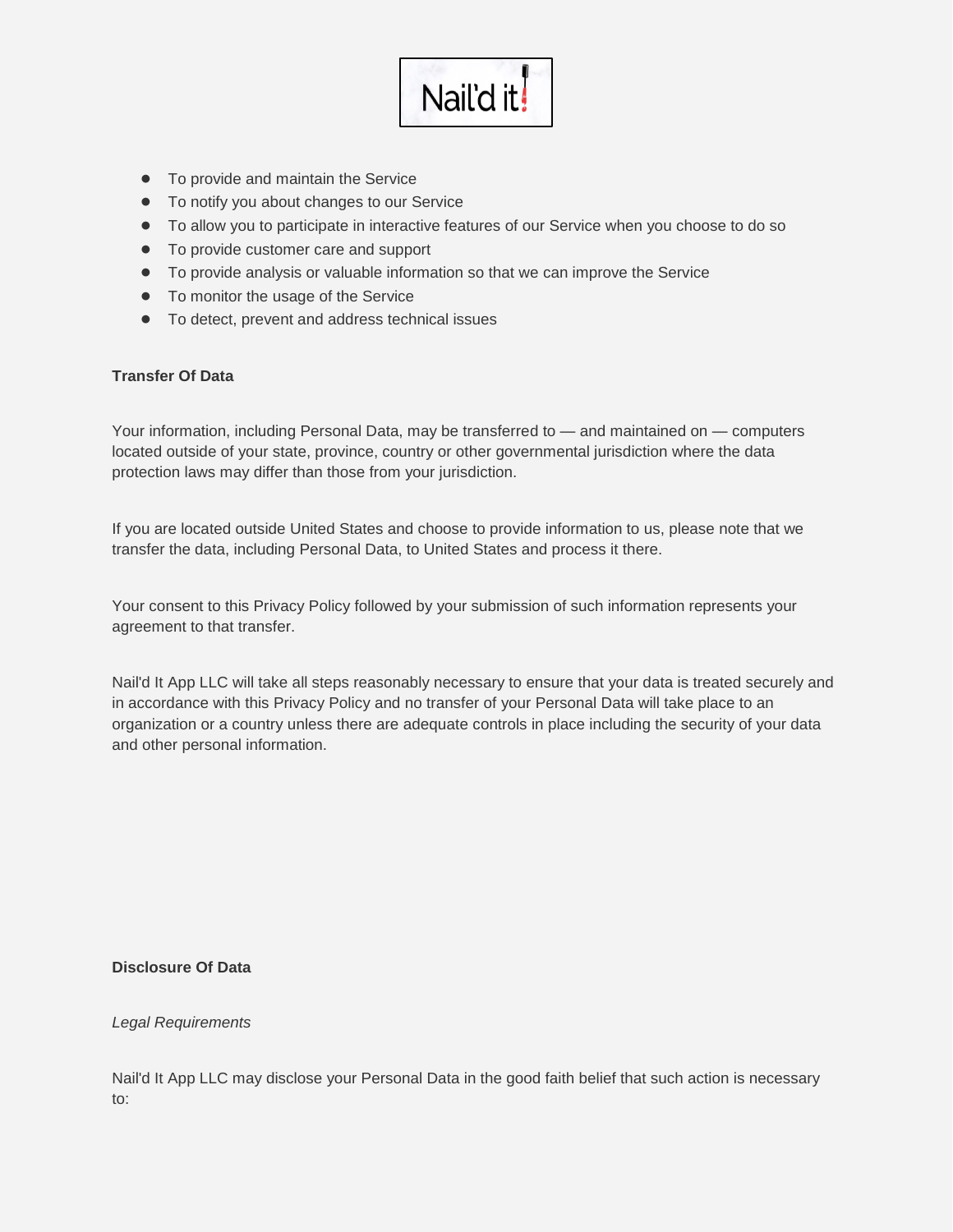

- To comply with a legal obligation
- To protect and defend the rights or property of Nail'd It App LLC
- To prevent or investigate possible wrongdoing in connection with the Service
- To protect the personal safety of users of the Service or the public
- To protect against legal liability

## **Security Of Data**

The security of your data is important to us, but remember that no method of transmission over the Internet, or method of electronic storage is 100% secure. While we strive to use commercially acceptable means to protect your Personal Data, we cannot guarantee its absolute security.

### **Service Providers**

We may employ third party companies and individuals to facilitate our Service ("Service Providers"), to provide the Service on our behalf, to perform Service-related services or to assist us in analyzing how our Service is used.

These third parties have access to your Personal Data only to perform these tasks on our behalf and are obligated not to disclose or use it for any other purpose.

# **Analytics**

We may use third-party Service Providers to monitor and analyze the use of our Service.

# ● **Google Analytics**

● Google Analytics is a web analytics service offered by Google that tracks and reports website traffic. Google uses the data collected to track and monitor the use of our Service. This data is shared with other Google services. Google may use the collected data to contextualize and personalize the ads of its own advertising network.